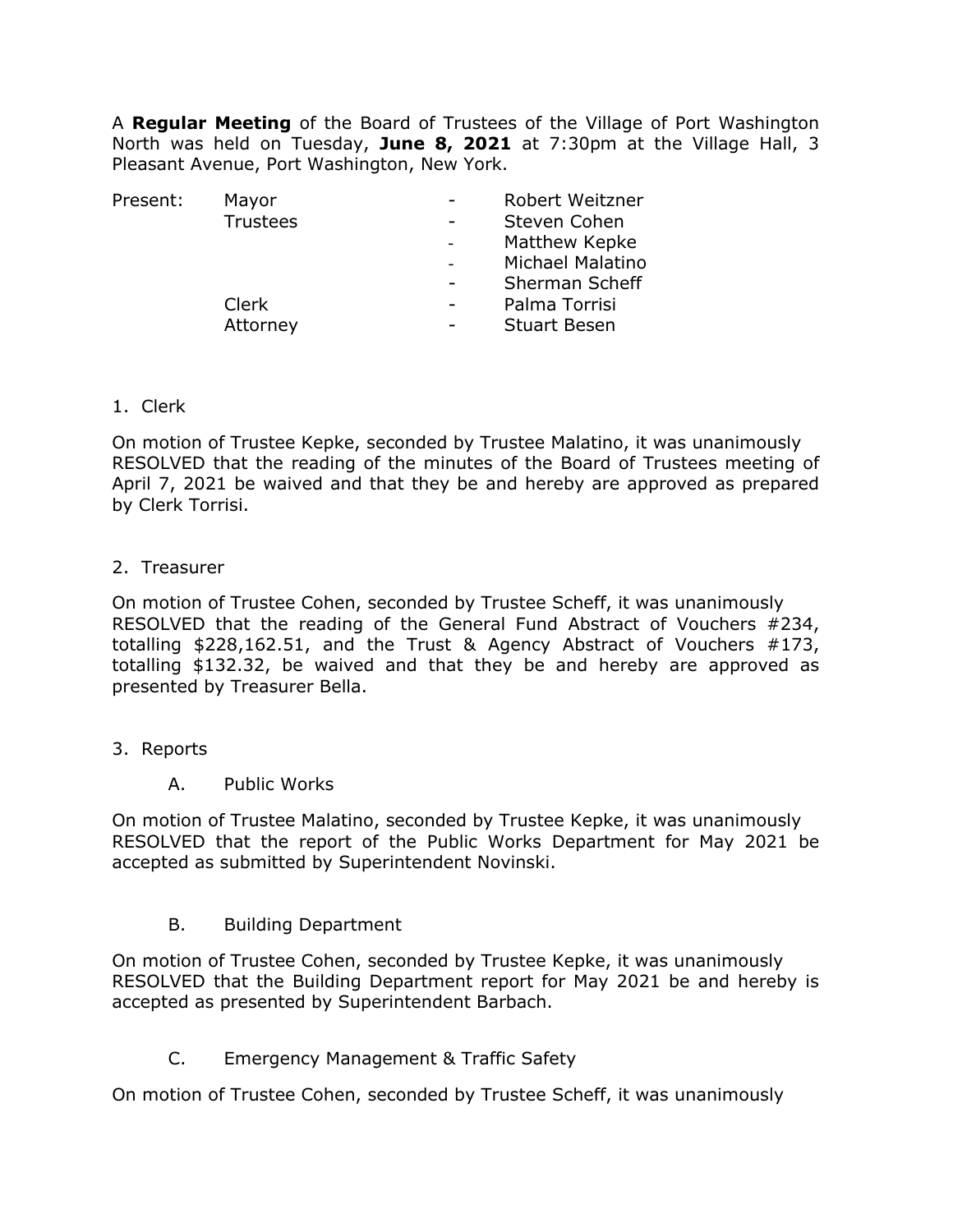RESOLVED that the Emergency Management & Traffic Safety reports for the month of May 2021 be and hereby are accepted as presented by Commissioner Kaplan.

### D. Beautification

On motion of Trustee Malatino, seconded by Trustee Kepke, it was unanimously RESOLVED that the Beautification Commission report for the month of May 2021 be and hereby is accepted as presented by Commissioner Roth.

#### E. Justice Court

The Board accepted the Justice Court report for April 2021 submitted by Court Clerk Kropacek.

#### 4. Public Comment

Edward Lieberman of 152 Soundview Drive presented a request for the reduction of Building Department fees for expired permits.

#### 5. Business

# A. NYS DEC Stormwater Management MS4 Report

Mayor Weitzner announced that the draft 2020-2021 MS4 Annual Report for the Village of Port Washington North was made available for public review on May 17, 2021. The report was made available to solicit comments from the general public on the Village's stormwater management program. The final 2020-2021 MS4 Annual Report was filed on May 27, 2021. The final report was posted on the Village's website on June 4, 2021 and is available at the Village Hall. On motion of Trustee Cohen, seconded by Trustee Malatino, it was unanimously

RESOLVED that the MS4 Annual Report 2020-2021 prepared by H2M for the Village of Port Washington North is hereby approved.

# B. Concrete Repair & Replacement Work Contract

On motion of Trustee Kepke, seconded by Trustee Malatino, the following resolution was unanimously adopted:

RESOLVED that the Village of Port Washington North hereby is hereby exercising its option to extend the Concrete Repair & Replacement Work contract with Stasi Industries Inc. for a period of one year from August 1, 2021 to July 31, 2022, upon the terms, conditions and prices set forth in the bid proposal and in accordance with the Concrete Repair & Replacement Work contract approved on July 24, 2019.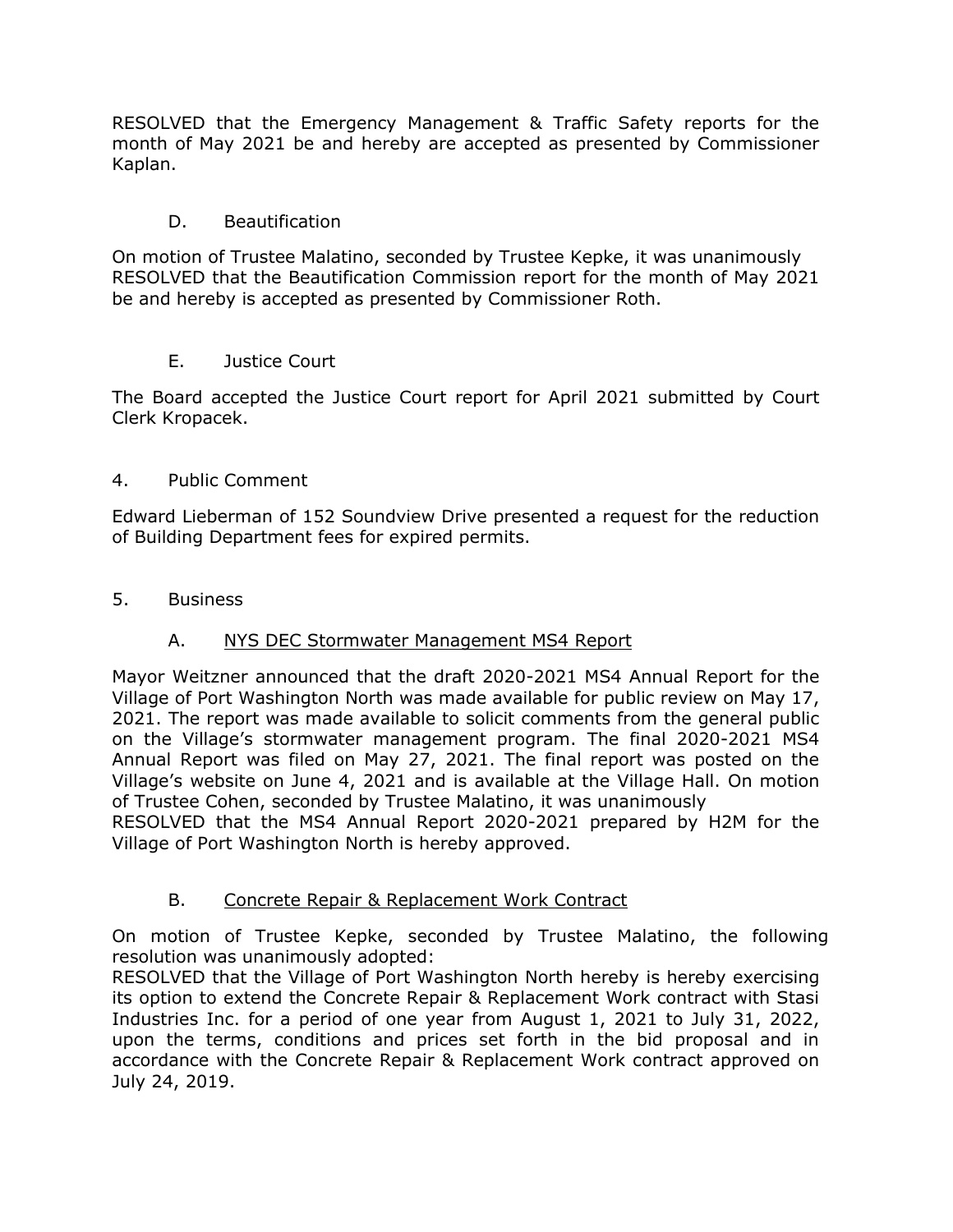# C. Posillico Civil Inc. Road Paving Contract

On motion of Trustee Malatino, seconded by Trustee Scheff, the following resolution was unanimously adopted:

RESOLVED that the Village of Port Washington North on the proposal of Posillico Civil, Inc., dated March 25, 2021 for the 2" milling of asphalt and paving of roadways in the Village of Port Washington North and upon the recommendation of Superintendent of Public Works Ronald Novinski that the following roads are approved for paving by Posillico Civil, Inc., Farmingdale, New York under the Town of North Hempstead contract for On-Call Services for Milling and Paving Town Roadways, title DPW Project No. 19-01:

Radcliff Avenue from Village Line House 81A to Soundview Drive at a cost not to exceed \$59,135.75

Sandy Court from Soundview Drive to Driftwood Drive at a cost not to exceed \$40,985.25 Soundview Drive from Soundview Drive West to Driftwood Drive at a cost not to exceed \$17,653.67

Steamboat Drive from Soundview Drive to Driftwood Drive at a cost not to exceed \$3,920.97 Pleasant Avenue from Shore Road to Steamboat Drive at a cost not to exceed \$108,314.10 Soundview Drive from Shore Road to Steamboat Drive at a cost not to exceed \$82,110.00 Driftwood Drive from Soundview Drive to Island Court at a cost not to exceed \$66,090.00.

Be it further RESOLVED that the milling and paving of the above stated roads shall not exceed a total cost of \$378,209.84 and

Be it further RESOLVED that the Village Board of Trustees has determined that the action is a type II action pursuant to 6 NYCRR part 617.5 (C) (5) and not subject to any further action under SEQRA.

# D. Biener Auto Conditional Use Extension for Motor Vehicle Storage

On motion of Trustee Malatino, seconded by Trustee Scheff, it was unanimously RESOLVED that the Board of Trustees hereby extends the conditional use permit of Biener Auto Group Inc., 795 Northern Boulevard, Great Neck, New York 11021, to allow the outdoor storage and parking of motor vehicles at 101 Winners Circle, Port Washington, New York 11050 (said premises are designated on the Nassau County Land & Tax Map as Section 4, Block 123, Lots 18, 20, 23, 24, 43 & 50 and are owned by Parvis Farahzad, 101 Channel Drive LLC, 750 Route 25A, East Setauket, New York 11733) to July 31, 2021, upon the same terns and conditions as the permit granted on January 22, 2020.

# E. Consolidated Technologies Inc. - Avaya Phone System

On motion of Trustee Kepke, seconded by Trustee Cohen, it was unanimously RESOLVED that the Village of Port Washington North enter into an agreement